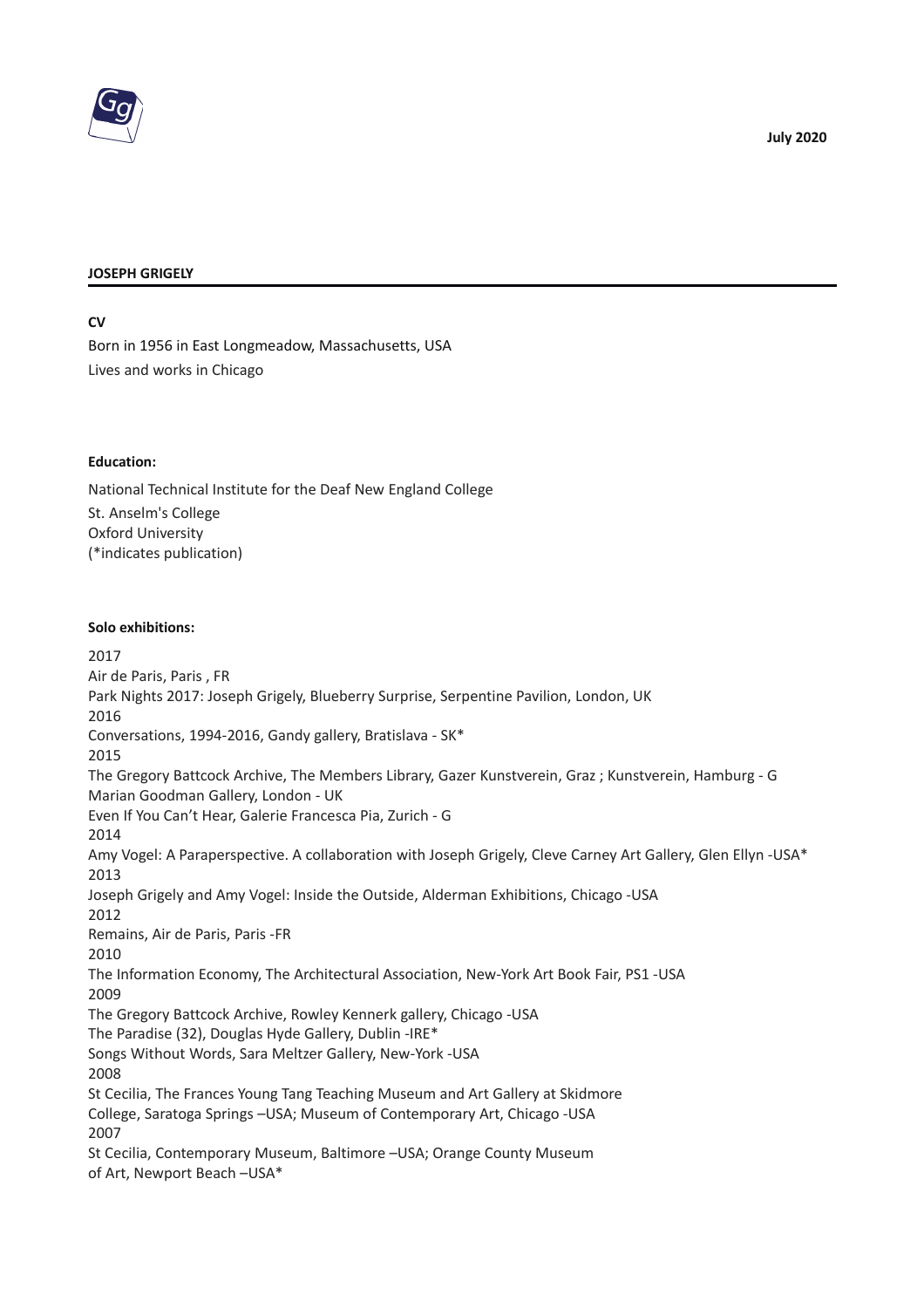2006 Very different things about the same thing, Cohan and Leslie, New York –USA 2005 It's Everywhere, Air de Paris, Paris –F 2004 Remembering is a difficult job, but somebody has to do it, Gandy gallery, Prague Blueberry Surprise, The Suburban, Chicago –USA Ten Years of Conversations, Yerba Buena Center for the Arts, San Francisco -USA 2003 Lost in jersey city, (with Ellen Cantor), fa projects, London -GB Masataka Hayakawa, Tokyo -J Comes from Living in Jersey, Francesca Pia, Bern -CH Vox Populi, Cohan Leslie and Browne, New York –USA\* Glassfab.4 : secret-Joseph Grigely- speech bubble, Gandy Gallery, Prague -République Tchèque 2002 YOU, Air de Paris, Paris -F 2001 Joseph Grigely : White Noise, Whitney Museum of American Art, New York -USA Foundation Joan Miro, Barcelona- E Multiples, Gandy Gallery, Prague -CZ 2000 Joseph Grigely - Something Say , Cohan, Leslie and Browne, New York -USA Index, Stockholm -SW Jack Hanley Gallery, San Francisco -USA Küstlerhaus Palais Thurn und Taxis, Bregenz 1999 The Pleasure of Conversing , Wadsworth Atheneum Museum of Art, Hartford Fireside Talk , Air de Paris, Paris -F Addenda to Freud's Psychopathology of Everyday Life : Portraits of Conversations , Der Standard, Austria. (Cur. H.- U. Obrist, Museum in Progress and Freud Museum) Publications and Publication Projects, 1994-1999, Cranbrook Art Museum 1998 Barbican Conversations, Barbican Centre, London -UK Conversations and Portraits, Douglas Hyde Gallery, Trinity College, Dublin -IRL I am such a petite thing, Galerie Francesca Pia, Berne -CH Masataka Hayakawa Gallery, Tokyo -J Pretty Paper , Center for Contemporary Art, Kitakyushu -J 1997 Little Piglet, Air de Paris, Paris -F Storytellers, Galerie Arndt & Partner, Berlin -D Conversation + Portraits, Revolution Gallery, Detroit, Michigan -USA 1996 The Pleasure of Conversing, Anthony d'Offay Gallery, London -UK Migrateurs, Musée d'Art Moderne de la Ville de Paris/ARC, Paris -F Portraits, AC Project Room, New York -USA Conversations and Portraits, FRAC-Limousin, Limoges -F Ordinary Conversations, MIT List Center for the Visual Arts, Cambridge, Mass.-USA 1995 Figures of Speech, AC Project Room, New York -USA 1994 Conversations with the Hearing, White Columns, New York -USA Body Signs: Deviance, Difference, and Eugenics, Washington Project for the Arts, Washington, D.C. Performance: Packing Up My Library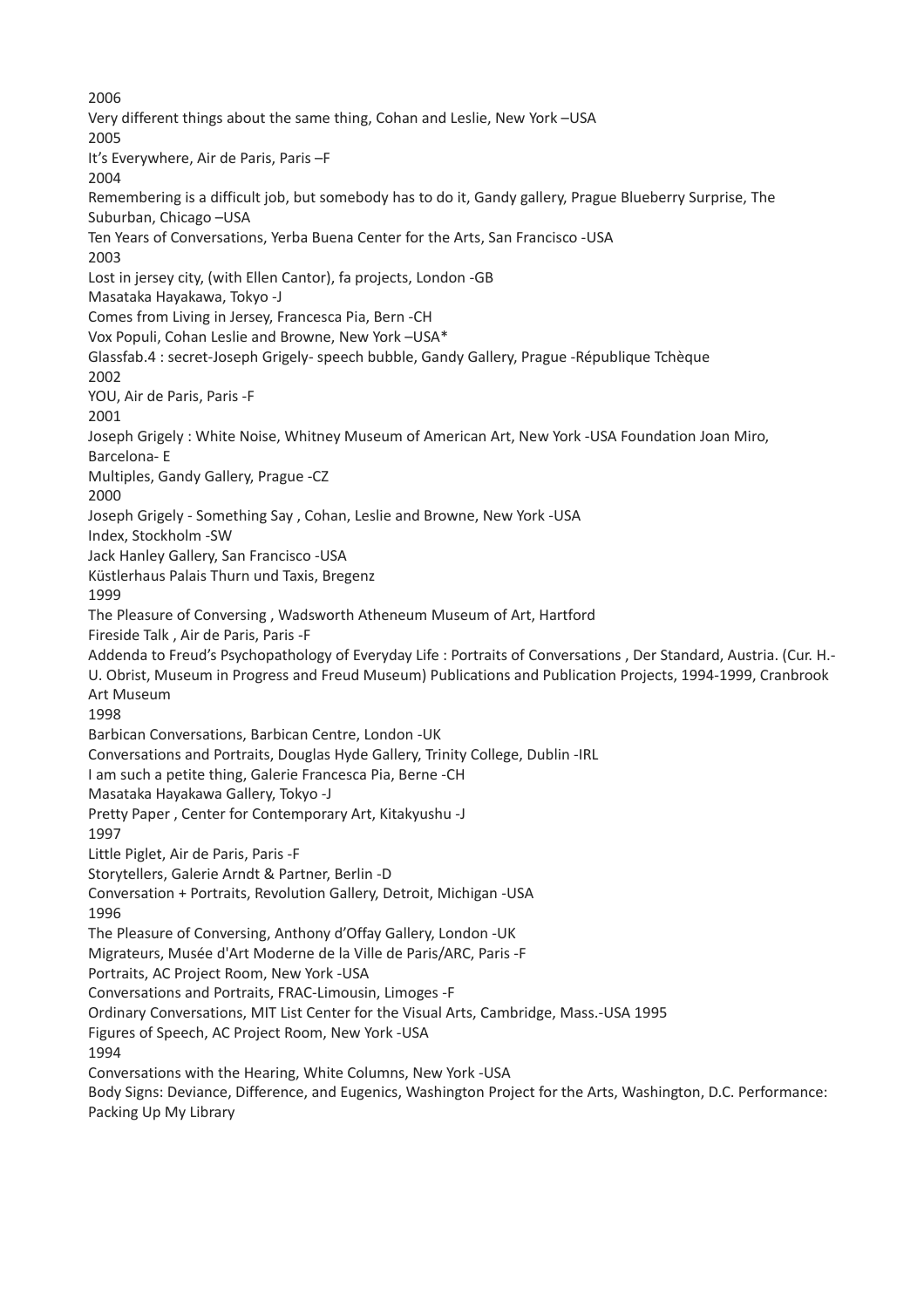#### **Selected Group exhibitions:**

 $2020$ Hotel Beethoven, BOZAR, Bruxelles -B 2019 More, Air de Paris, Romainville -F It's Urgent! – Part II (cur. Hans Ulrich Obrist), Luma Westbau, Zurich - S Double Negative (cur. Darling Green), ChaShaMa, New York - USA Who knows what the ostrich sees in the sand, Fanta-MLN, Milan - I 2018 Local Comfort, LVL3, Chicago - USA Take Me (I'm Yours), Villa Médicis, Rome -I Beautiful world, where are you?, Liverpool Biennial 2018, Liverpool -UK 2017 Vis à Vis, Ampersand, Lisbonne -S Le Son Entre, FRAC Nord-Pas de Calais, Dunkerque -F 2016 D'une Méditerranée, l'autre, FRAC Provence Alpes-Côte d'Azur, Marseille -F WITHIN/Infinite Ear, Sentralbadet, Bergen -N Long live the old flesh, Nogueras Blanchard, Barcelone -S Conversations 1994-2016, Gandy Gallery, Bratislava -S QUELQUES MANUSCRITS trouvés dans une cervelle, Galerie Martine Aboucaya, Paris 2015 The Translator's Voice [La Voix du traducteur], Frac Lorraine Metz –F; FUNDACIÓN MARCO Vigo –S ; SOGN OG FJORDANE KUNSTMUSEUM Førde – N \* 2014 The New [New] Corpse, Sector 2337, Chicago, Illinois –USA \* Art of the Lived Experiment, Bluecoat, Liverpool – UK \* La Mer, Salut d'honneur Jan Hoet, Mu.ZEE, Ostende –B\* Please Come to the Show: Invitations and Event Flyers from the MoMA Library, Museum of Modern Art, New York -USA / The Exhibition Research Centre, Liverpool –UK \* Whitney Biennial, Whitney Museum of America Art, New York –USA \* Dallas Biennial, Goss Michael Foundation, Dallas -USA Symphonie plastique, Frac Ile-de-France/ Le Plateau, Paris -F Rose, CEAAC, Strasbourg -F Art by Telephone Recalled, Art Center of La Panacée, Montpellier -F Lumière Noire, FRAC Aquitaine, Bordeaux -F 2013 Le principe Galapagos, Palais de Tokyo, Paris -F Personal, Political, Mysterious, Flag Art Foundation, New York-USA Paginations et Machinations, Air de Paris, Paris -F En quatre temps, trois mouvements, FRAC Ile-de-France, Théâtre de la Colline, Paris Zak Kyes Working With ..., Tensta Konsthall, Stockholm –S \* The Alphabet for the Land Workshop, S AM Swiss Architecture Museum, Basel -S 2012 "Zak Kyes Working With ..." Architectural Association, London, travels to the Graham Foundation, Chicago –USA \* Funny, The Flag Art Foundation, New Yok -USA Microarchives, Royal Academy of Fine Arts, Antwerp -B What can a body do ?, Cantor Fitzgerald Gallery, Haverford College, Haverford, Pennsylvania –USA \* When Joseph meets Nico and Jean-Baptiste, Vleeshal, Middelburg "Gebärde Zeichen Kunst," Kunstraum Kreuzberg/Bethanian, Berlin -G 2011 Zak Kyes Working With..., Museum of Contemporary Art, Leipzig –G \* Alice in Wonderland, Tate Liverpool -UK ERRE, Centre Pompidou, Metz -F (co-curated with Helene Guenin) \* Highlights from the Maurice van Valen Gift, Stedelijk Museum, Amsterdam -NL Nul si découvert / Void if removed (Concrete Erudition 4), Le Plateau, FRAC Ile-de-France, Paris\* -F Medusa's Mirror, ProArts, Oakland -USA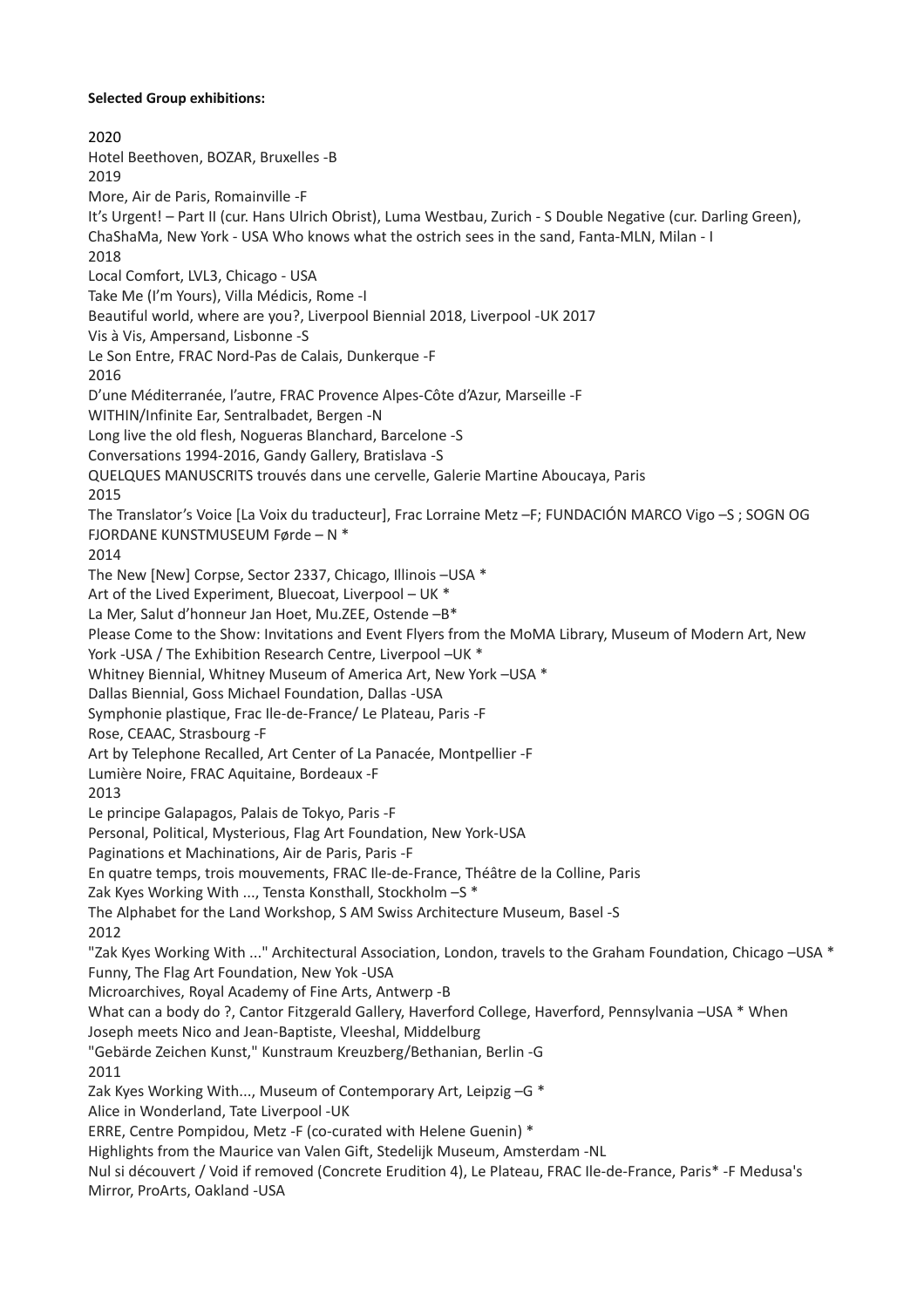Evento 2011, CAPC Bordeaux -F The World as Text, Center for Book and Paper Arts, Columbia College, Chicago-USA Nomadic Text, What it is, Oak Park -IL 2010 A Torrent of Words: Contemporary Art & Language, John Michael Kohler Arts Center, Sheboygan, Wisconsin -USA The Jewel Thief, The Tang Museum, Skidmore College –USA \* Robert Filliou, The Artist's Institute, New-York -USA You are looking at Art about looking at Art, Noble & Superior Projects, Chicago –USA Fair Report, PS1, New-York -USA Die Grosse Inventur, Galerie Francesca Pia, Zürich -CH The more I draw, Museum für Gegenwartkunst, Siegen -G\* Double Bind / Arrëtez d'essayer de me comprendre !, Villa Arson, Nice -F\* 2009 Wall Rockets: Contemporary Artists and Ed Ruscha, Albright-Knox Art Gallery, Buffalo REF 1990/2000 tg 59200 Joli Pavillon 300m2, Musée des Beaux-arts Eugène Leroy, Tourcoing -F Niet Normaal, Beurs van Berlage, Amsterdam -NL (cat.) Gagarin: The Artists in their Own Words, S.M.A.K, Ghent -B Performa 09 Biennal, New-York -USA Dr. Wax, DOVA Temporary, Chicago -USA 40 Years/ 40 Projects, White Columns, New-York -USA Fax, The Drawing Center, New-York -USA Missing, Barbara Krakow Gallery, Boston - USA Mark Making, Lora Reynolds Gallery, Dallas -USA Wake Up, Please, Le Quartier, Quimper -F Unbuilt Roads, e-flux project space, New York -USA 2008 Rotation, Rowley Kennerk Gallery, Chicago -USA I'm Full of Byars:James Lee Byars - A Homage, Kunstmuseum Bern –G \* Wall Rockets, FLAG Art Foundation, New York –USA (cur. Lisa Dennison) Pleinairism, i8 Gallery, Reykjavik, Iceland (cur. Kitty Scott) Pick-up, STUK, Louvain –B (cur. Guillaume Désanges) Histoires de point d'ironie, galerie du jour Agnès b., Paris -F The Wizard of Oz, CCA Wattis Institute of Contemporary Arts, San Francisco -USA \* Collections, Permanent/Provisoire 2, Musee des Beaux Arts Tourcoing, Tourcoing -F Photograhic Works to Benefit the Foundation for Contemporary Arts, Cohan and Leslie, New-York -USA 2007 Airs de Paris, Galerie Delphine Pastor, Monaco , Ici et Là, CAPC, Bordeaux –F Mouth Open, Teeth Showing : Works from the True Collection, Henry Art Gallery, Washington –USA Social Systems, Newlyn Art Gallery -UK Open & Shut, Skestos Gabriele Gallery, Chicago -USA Talk to Me, Contemporary Arts Center, Cincinnati –USA The Magic Line, Museo d'arte moderne e contemporanea, Bolzano -I \* 24th Experiment Marathon, The Serpentine Gallery, London –UK \* Go Between, Dan Devening Projects + Editions, Chicago -USA 2006 Classification: Alternative Forms of Knowledge in Contemporary Art, Ella Fontanals Cisneros Foundation, Miami -USA Between Your Hand and My Head, Western Front Exhibitions, Vancouver -C Breathing Time, Tulane University, New Orleans -USA Les visiteurs, Château de Chareil-Cintrat, Chareil-Cintrat -F Romance, Cristina Guerra Contemporary Art, Lissabon -P Home for the Free, curated by Jens Hoffman, Hyde Park Art Center, Chicago -USA Mathilda is calling, Institut Mathildenhöhe, Darmstadt -G\* Premio Biella Incisione, Fondazione Museo del Territorio Biellese, Biella -I\* 2005 Speaking with Hands: Photographs from the Buhl Collection, Guggenheim Bilbao –S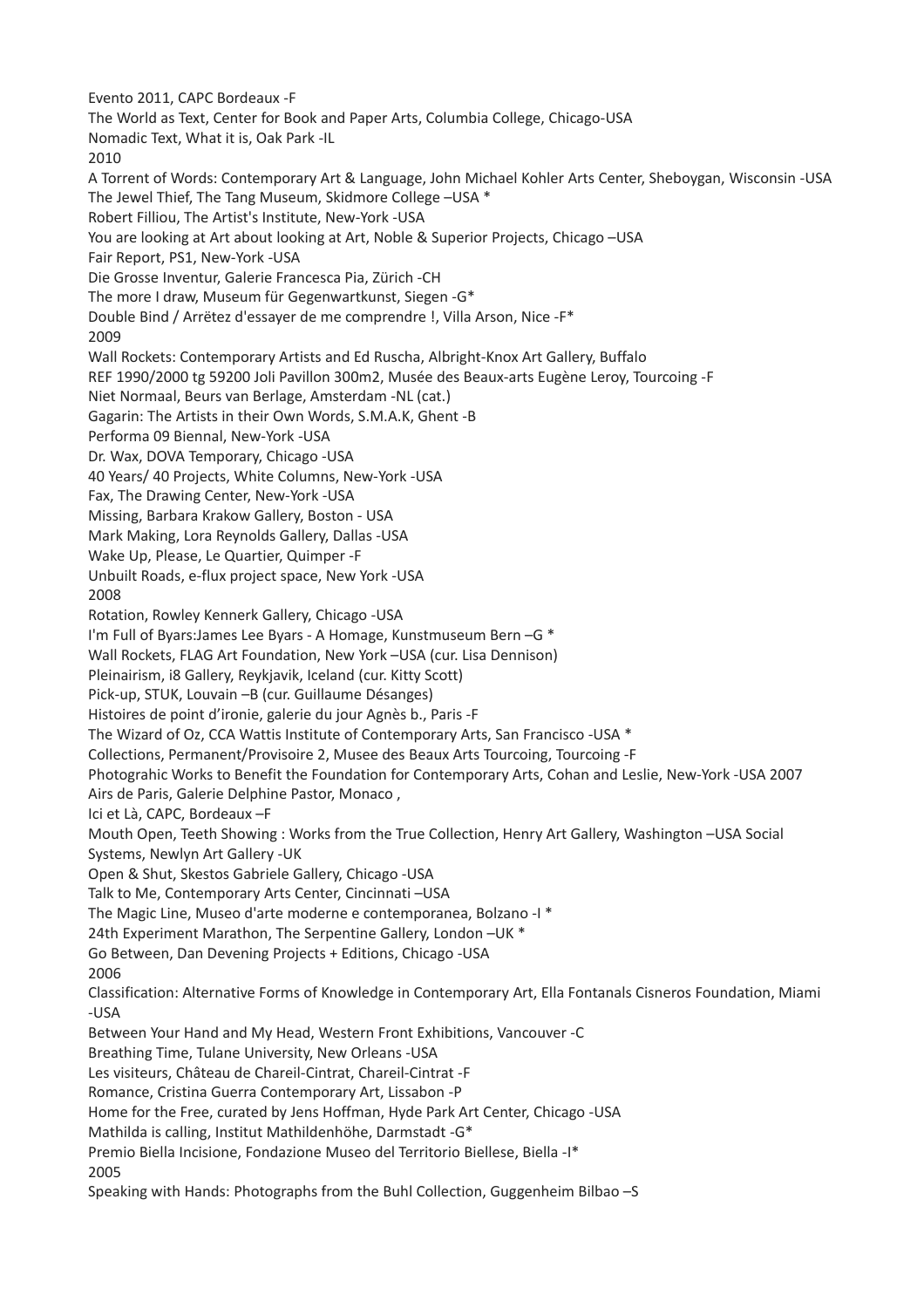Ghost Transmissions, CD project with Nico Dockx, Cubitt, London -UK Clouding Europe, Gandy gallery, Bratislava –SL Sounds Like Drawing, The Drawing Room, London –UK Blind at the Museum, Bancroft Museum, University of California, Berkeley -USA EindhovenIstanbul, Van Abbemuseum, Eindhoven –NL\* Much madness is divinest sens, Cohan & Leslie, New York –USA 2004 Trafic d'influences: Art & Design (Collection Frac Nord-Pas de Calais), Tri postal, Lille Speaking with Hands: Photographs from the Buhl Collection, Guggenheim Museum, New York -USA\* Point d'ironie, International Centre of Graphic Arts, Ljubljana Aménager la maison, Habiter le musée, Museo d'Arte Contempreanea di Villa Croce, Genova Summer Show, Cohan and Leslie, New York -USA Musée de Design et d'Arts Appliqués/Contemporains, Lausanne -CH Marie-Ange Guilleminot / Joseph Grigely / Teresita Fernández / Tomoko Maezawa / Toshinari Sato, Masataka Hayakawa Gallery, Tokyo -J Vollevox, Théatre Mercelis, Bruxelles –B\* Pick-up, Public, Paris –F (cur. Guillaume Désanges) Utopia Station, Haus der Kunst, Munich -G Why not live for art ?, Tokyo Opera City Art Gallery, Tokyo –J Fab°, Espace Paul Ricard, Paris –F\* (cur. Matali Crasset) 10th Anniversary Exhibition, Revolution, Detroit –USA 2003 Mouvements de fonds, acquisition du FNAC / 2002 Marseille -F Utopia Station, Biennale de Venice, Venezia, -I Exhibitions of An Exhibition, curated by Jens Hoffmann, Casey Kaplan Gallery, New York -USA\* Masataka Hayakawa Gallery, Tokyo -J Neuva Film Festival, Tokyo -J organized by David Levine Reading : Material, Volume, New York –USA Private and Public, organised by Rainer Ganahl, Hausler Galerie, Munich -G 2002 Le manuscrit trouvé dans une bouteille, Crac Alsace –F\* Just What it Says, Bodybuilder & Sportsman, Chicago -USA Imagine, you are standing here in front of me, Caldic Collection, Boijmans van Beuningen Museum, Rotterdam -NL To Whom It May Concern, CCAC Wattis Institute in San Francisco -USA, (cur Matthew Higgs) Touch : Relational Art from the 1990's to Now, San Francisco Art Institute, San Francisco-USA (curated by Nicolas Bourriaud) Ideal Avalanche, The Pond, Chicago -USA Stories, Haus der Kunst, Munich -D\* Time Machine, Kunstmuseum, Berne -CH 2001 MEGA-WAVE, International Triennale of Contemporary Art, Yokohama -J\* Dévoler, Vivent les FRAC, Institut d'Art Contemporain, Villeurbanne Azerty, un abécédaire autour des collections du FRAC Limousin, Centre Pompidou, Paris -F\* Biennale de Berlin, Berlin -D\* Language is a virus , École Supérieure d'art de Perpignan, Perpignan -F 2000 Eiszet, kunsthausem, Bern -CH\* Contacts, Fri-Art, Fribourg -CH (curated by Nicolas Bourriaud) Scenes of Sounds, Tang Museum, Skidmore College, Saratoga\* Victoria & Albert Museum, London -UK Acquisitions 1996 1997 1998\* , Le Frac Nord - Pas de Calais, Dunkerque -F\* Narcisse blessé, Autoportraits contemporains 1970-2000 , Passage de Retz, Paris -F Voilà, le monde dans la tête , Musée d'art moderne de la Ville de Paris, Paris -F\*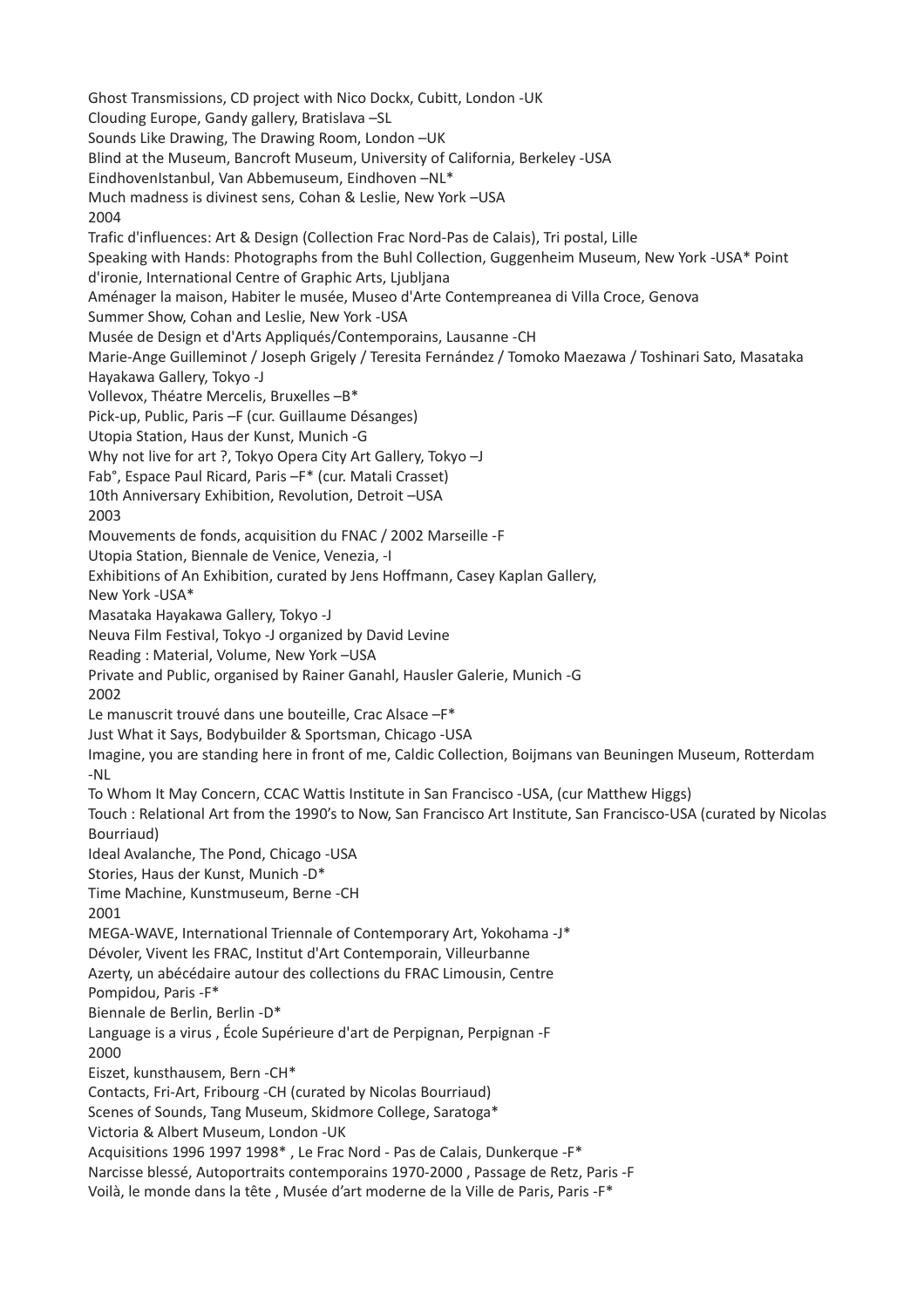Some secrets , Kunsthalle St. Gallen, St. Gallen -CH Paula Hayes, Joseph Grigely , The Suburban, Oak Park -USA Whitney Biennial , The Whitney Museum of American Art, New York -USA\* 1999 Retrace your steps: Remember Tomorrow , the Soane Museum, Londres -UK Une histoire parmi d'autres , Collection Michel Poitevin, Frac Nord-pas-de-Calais\* And...And...And...And, Het Consortium, Amsterdam -NL Events , Galerie Yvon Lambert, Paris -F Babel , Ikon Gallery, Birmingham -UK\* La ville, le jardin, la mémoire, French Academy, Roma -I\* Laboratorium, Antwerp\*-B The Time of our Lives, New Museum of Contemporary Art, New York -USA\* Changement d'air : quelques expériences contemporaines, Musée d'art moderne de Lille Métropole -F 1998 The Tree-Trimming Party , Matthew Marks Gallery, New York -USA Voiceover : Sound and Vision in Recent Art , National Touring Exhibition organized Hayward Gallery, London -UK (cur. Greg Hilty & Michael Archer)\* The Manchester Storybooks Art Transpennine 98, Tate Gallery, Liverpool and the Henry Moore Sculpture Trust -UK\* Printemps de Cahors, Cahors -F (cur. Jérôme Sans)\* Biennale de Sydney, Sydney, Australie (cur. Jonathan Watkins)\* An Unrestricted View of the Mediterranean, Kunsthaus, Zürich -CH (cur.Bice Curiger & Juri Steiner)\* Play Mode, The Art Gallery, University of California, Irvine -CA (cur. A. Walsh)\* La Table , Air de Paris, Paris -F Imitating Christmas , Wiensowski & Harbord, Berlin -D (cur. Jens Hoffman) Recent Aquisitions , FRAC Nord-Pas de Calais, Dunkerque -F Recovering Lost Fictions (with Kathleen Gilje), Bravin Post Lee Temporary, New York -USA\* Travelled to Revolution Gallery, Detroit. Maria Eichhorn, Naofumi Maruyama, Joseph Grigely, Masataka Hayakawa Gallery, Tokyo -J Bonne Année ! , Air de Paris, Paris -F Resolution , Galerie Arndt & Partner, Berlin -D 1997 Do It , 1997-2000, a travelling exhibition (cur. H.-U. Obrist)\* Smooth, Air de Paris, Paris -F Uncovering Lost Fictions: Caravaggio's Musicians, MIT List Center for the Visual Arts, Cambridge MA (brochure) Istanbul Biennial, Istanbul, -T, (cur. Rosa Martinez)\* Angel, Angel, Kunsthalle, Vienna -A, (cur. Cathrin Pichler)\* Blue Print, De Appel, Amsterdam -NL\* Transit, ENSBA, Paris-F, (cur. Christine Macel)\* 1996 Semikolon, Portikus, Frankfurt -D. (cur. Kasper König & Brigitte Kölle) The Power of Suggestion: Narrative and Notation in Contemporary Drawing, Museum of Contemporary Art, Los Angeles -USA. (cur. Connie Butler)\* de Rode Poort, Museum van Hedendaagse Kunst, Ghent, -B. (cur. by Jan Hoet)\* NowHere, Louisiana Museum of Modern Art, -DK. (cur. by Iwona Blazwick)\* Manifesta 1, Centrum Beeldende Kunst, Rotterdam -NL. (cur. Andrew Renton)\* Shopping, Deitch Projects, New York -USA. (cur. Jérôme Sans) Drawings from the MAB Library, AC Project Room, New York -USA A Show for Pleasure, Air de Paris, Paris -F Perfect, Galerie Mot & Van den Boogaard, Brussels, -B Supastore de Luxe,, UP&Co., New York -USA The Materialization of Life, Printed Matter, New York -USA. (cur. Ben Kinmont) 1995 La Belle et la Bête : Art contemporain américain, Musée d'Art Moderne de la Ville de Paris/ARC, Paris -F .(cur. Lynn Gumpert)\* TransCulture, XLVI Venice Biennale, Venice -I. (cur. Fumio Nanjo & Dana Friis)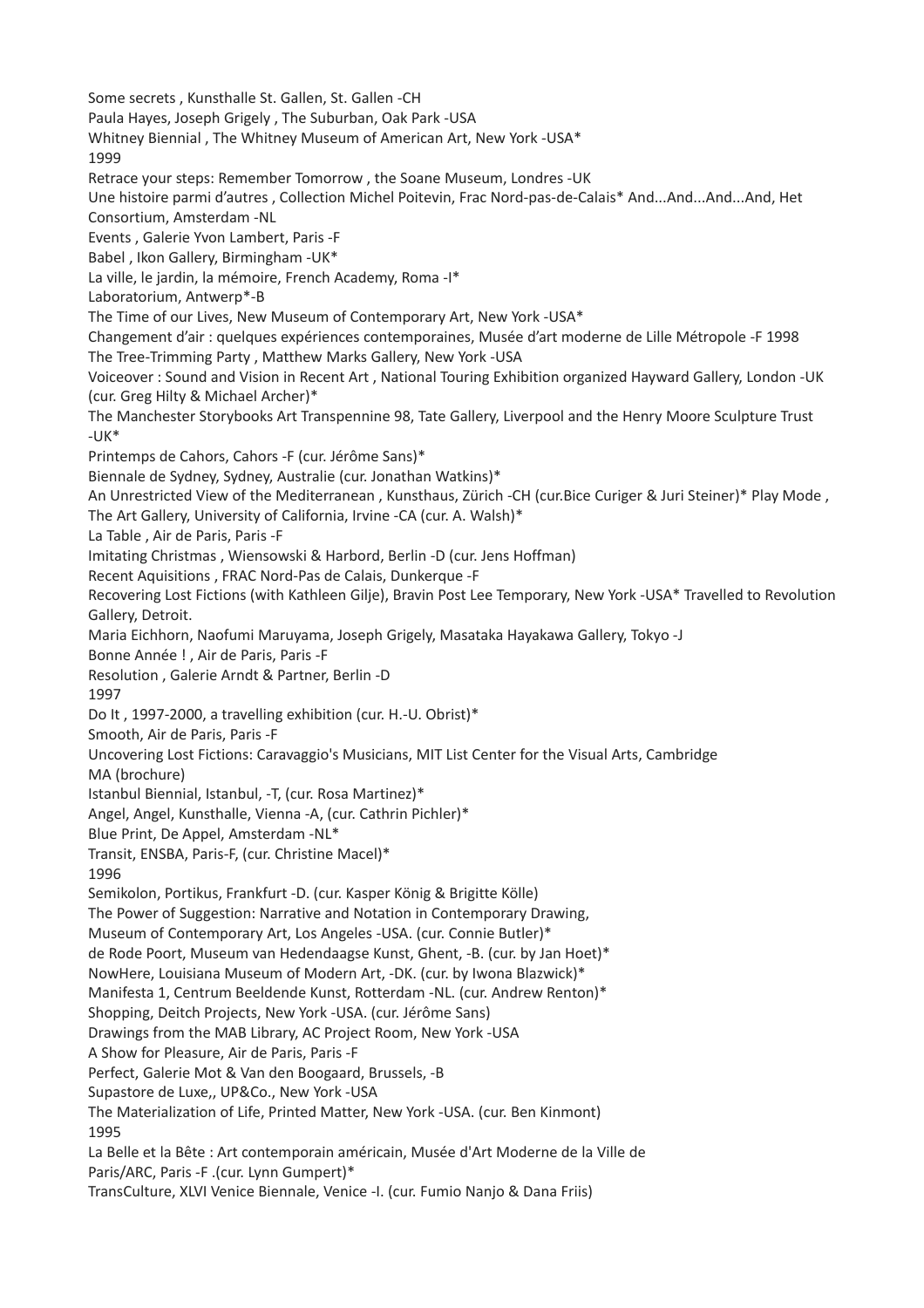Hansen. Travels to the Naoshima Museum of Contemporary Art, Naoshima -J\* Action Station, Santa Monica Museum of Art, Santa Monica, California -USA. (cur. Sue Spaid) Linking Worlds, Nicole Klagsbrun Gallery, New York -USA. (Organized by Jeff Koons) Smells Like Vinyl, Roger Merians Gallery, New York -USA. (cur. Sarah Seager Thaddeus Strode) August 28, Rio Honda College, Los Angeles -USA. (cur. Bill Radawec) Vis/Ability: Views from the Interior, Slusser Gallery, University of Michigan, Ann Arbor, Michigan -USA 1994 The Natural World, AC Project Room, New York -WUSA. (cur. Alyson Shotz). A Life of Secrets, AC Project Room, New York -USA. (cur. Kim Jones). 1993 The Newark Museum, NJ. (cur. Joseph Jacobs)\* 1992 Summer Group Show. BlumHelman Warehouse, New York –USA

## **Selected Bibliography :**

### 2018

Bea Espejo, Ruido, por favor, Babelia, El Pais, 07.04.18, p.9

2017

Mariano Navarro, Joseph Grigely es traduccion, no copia, C - El Cultural, June 16, 2017 Bea Espejo, Pajaros y servilletas coctel, El Pais, 3 July 2017 (web)

Sandra Danicke, Konversationen mit den Hörenden, 20.12 .2017 (web),

Jessica Saxby, Five Shows to See in Paris, Elephant Issue 33, November 20, 2017

2016

Pierre Von-Ow, Joseph Grigely: Conversation Pieces, Octopusnotes Opus 6, p.11-159, Mai 2016 Joseph Grigely, Soundscaping, Art Forum vol.55 n°3, November 2016

Chris Fite-Wassilak, The Gregory Battcock Archive, Art Review, October 2016, p.131

# 2015

Thompson Michael "The 2014 Whitney Biennial: the Books as a Medium in Contemporary American Art", The Papers of the Bibliographical Society of America vol.109 :2, June 2015 "Joseph Grigely on Sanford Friedman's Conversations with Beethoven", Artforum vol.53 n°9, May 2015

2014

Raphael Rubenstein, The Miraculous (Brookly, NY:Pasper Monument, 2014): 7-10

Claudine Isé, "'Inside the Outside is hot, but not because of its stove," The Chicago Tribune, January 16, 2014 Holland Cotter, "One Last Dance in the Old Place," The New York Times, March 7, 2014

Brooks Adams, "Whitney Biennial 2014," Art in America, May 2014

Peter Schjeldahl, "Get With It: The Whitney Biennial," The New Yorker, March 17, 2014 Robin Dluzen, "Whitney Biennial: The View From Chicago," Art Ltd. March 2014 Andrea Köhler, "Archive der Gegenwart," Neue Zürcher Zeitung, 22 March 2014 Michael Pepi, "Whitney Biennial," Apollo, March 19, 2014

Natalie Hegert, Joel Kuennen, and Charlie Schultz, "In Conversation: First Impressions of the 2014 Whitney Biennial, Artslant, March 7, 2014

Walter Robinson, "The Many Faces of the 2014 Whitney Biennial," Artspace, March 20, 2014.

Jeffrey Bishop, "Whitney Biennial--A Meaningful Surfeit," The Boulvediers: Perspectives on the language of culture, April 14, 2014

Tom McGlynn, "The 2014 Whitney Biennial," Big Red & Shiny, Vol. 2 #19 (2014)

Steven Rosen, "Whitney Biennial Focuses on the Art of Curation," Citibeat (Cincinnati), May 21, 2014 2013 Carol Vogel. "The Whitney's 2014 Biennial Starts Taking Shape," The New York Times, November 15, 2013 Susannah B. Mintz, "The Art of Joseph Grigely: Deafness, Conversation, Noise," Journal of Literary & Cultural Disability Studies 6.1 (2012): 1-16.

Lynette Kalsnes, Artist Looks at Miscommunication with Humor, in Chicago Public Radio, January 30, 2009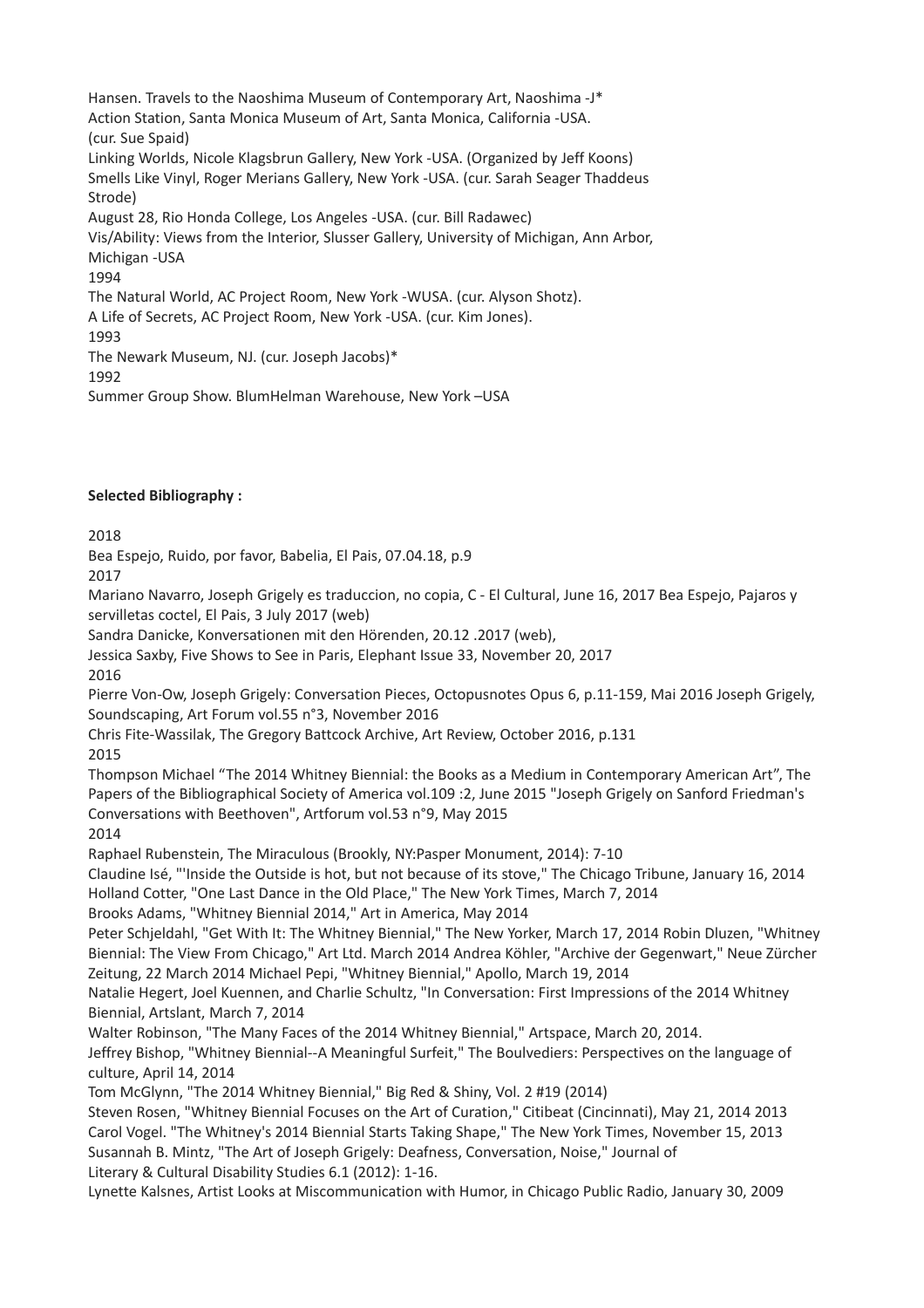Zak Kyes, Excursus, in Kaleidoscope, n° 4, November-december 2009, pp. 130-131 Michelle Grabner, Critics' picks, in artforum.com, January 2009 Ian Berry, Joseph Grigely, in Contemporary, n° 13, 2008, pp. 44-47 Wilma Sütö, Praten op papier, in Mister Motley, n° 15, septembre 2007, pp. 82-83 Guillaume Désanges, Exposiciones Europa, in Exit Express, n° 14, octobre 2005 Vivian Rehberg, Critic'spicks, in Artforum.com, october 2005 Guillaume Désanges, Talk show, in Le journal des Laboratoires, n° 2, novembre 2004 Roberta Smith, At Shows Painted with Sound, Be Prepared to See with Your Ears, The New York Times, May 21, 2004: B27. Andrew Gellatly, Ellen Cantor and Joseph Grigely, in Frieze, n°106, january-february 2004 Julia Kristeva, Avec le handicap: aux frontières du vivant, Magazine littéraire, octobre 2003 Joseph Grigely, GAGARIN 8, 2003 Ken Johnson, Joseph Grigely: Vox Populi, The New York Times, May 30, 2003 : B34. Stories, ed Dumont, Munich, 2002, p46-48 Hans Ulrich Obrist, Everything is in-between, in Janus, n° 11, summer 2002, pp. 52-56 Joseph Grigely – Andreas Gedin et Mats Stjemstedt, Conversation avec Joseph Grigely, Joseph Grigely – Hans Ulrich Obrist, You should start by talking of..., Trouble, n° 2, 2002 Nancy Princenthal, Talking Points : Conversation in the Art of Sophie Calle, Joseph Grigely, and Suzanne McClelland, Art on Paper, May-June 2001, pp. 48-55, 118. Michael Kimmelman, Bits and Pieces From the Intersection Where a Deaf Man Meets the Hearing, The New York Times, August 31 2001, E28 Michael Davidson, Hearing Things : The Scandal in Deaf Performance, in Signing the Body Poetic, ed. Dirksen Bauman et al. Berkeley : University of California Press, 2001 Leslie Camhi, Conversation Piece : On the Art of Passing Notes, The Village Voice, July 2001, p. 56. Edith Newhall, The Sound of Many People Writing, New York, July 23 2001, p.75. Kim Levin, Joseph Grigely, The Village Voice, August 14 2001, p.74 Michael Kimmelman, A New Whitney Team Makes Ist Biennial Pitch, The New York Times, March 24 2000, E31, E33. Raphael Rubinstein, Surveying the scene I, America's Best: Regional Hopes & Recycled Tropes ,Art in America, July 2000. Jan Estep, Playing Footsie on Top of the Table - a conversation with Joseph Grigely, New Art Examiner, June 2000, pp. 26 - 31 (+ cover). Edith Newhall, Biennial Angst, New York, March 27 2000, pp. 77-80. Hans Ulrich Obrist, "Joseph Grigely in Gespräch mit Hans Ulrich Obrist : Dazwischen Entsteht das Wissen", Weltwissen Wissenswelt : Das globale netz von Text und Bild, Ed. Christa Maar, Ernst Pöppel, and Hans Ulrich Obrist, Cologne : DuMont Verlag, 2000, p 40-49. ZOO, Issue 5, April 2000, pp. 174-175 Les années 90, Anne Bony, Editions du Regard, 2000 Cat.Une histoire parmi d'autres, Collection Michel Poitevin, Fonds régional d'art contemporain Nord Pas de Calais, 16 octobre 1999 au 29 janvier 2000 Mario Praz, Documents sur l'art n°12, année 2000, p.54-55 Aaron Williamson, Writing Art, Art Monthly, octobre 1999, pp. 13-17. Nicholas Baume, "Text and Context : The Art of Joseph Grigely", catlaogue essay for Joseph Grigely : Matrix 140, Hartford, Ct. : The Wadsworth Atheneum, 1999 (Aa) Arts, Ideal home exhibition, Nova Magazine #53, May 1999, p.50 Michael Archer, Joseph Grigely, Artforum, October 1998, p.136 Maria Scott, Joseph Grigely : Conversations and Portraits , Circa: Irish and International contemporary Visual Culture n°84, summer 1998 Laurence Cabidoche, Histoires sans paroles, Les Inrockuptibles, Paris, n°153, 27 mai 1998 Dan Cameron, Joseph Grigely, Cream, Contemporary Art in Culture, Phaidon, 1998, p. 156-59 Dorothea Strauss, Joseph Grigely in der Galerie Francesca Pia, Kunstbulletin, April 1998 Harald Fricke, Die Tageszeitung, Berlin, January 3/4, 1998 Katrin Bettina Müller, Sehnsucht nach Geschichten, Tagesspiegel, Berlin January 3, 1998 Fiona Ehlers, Hinter der Sprache , Berliner Zeitung, Dec.31, 1997 Dorothee Baer-Bogenschütz, Aus der Prilblumen-Zeit, Frankfurter Rundschau (2 November 1996). Marcella

Beccaria, Joseph Grigely: Ordinary Conversations, Artsmedia (November 1996): cover, p.18.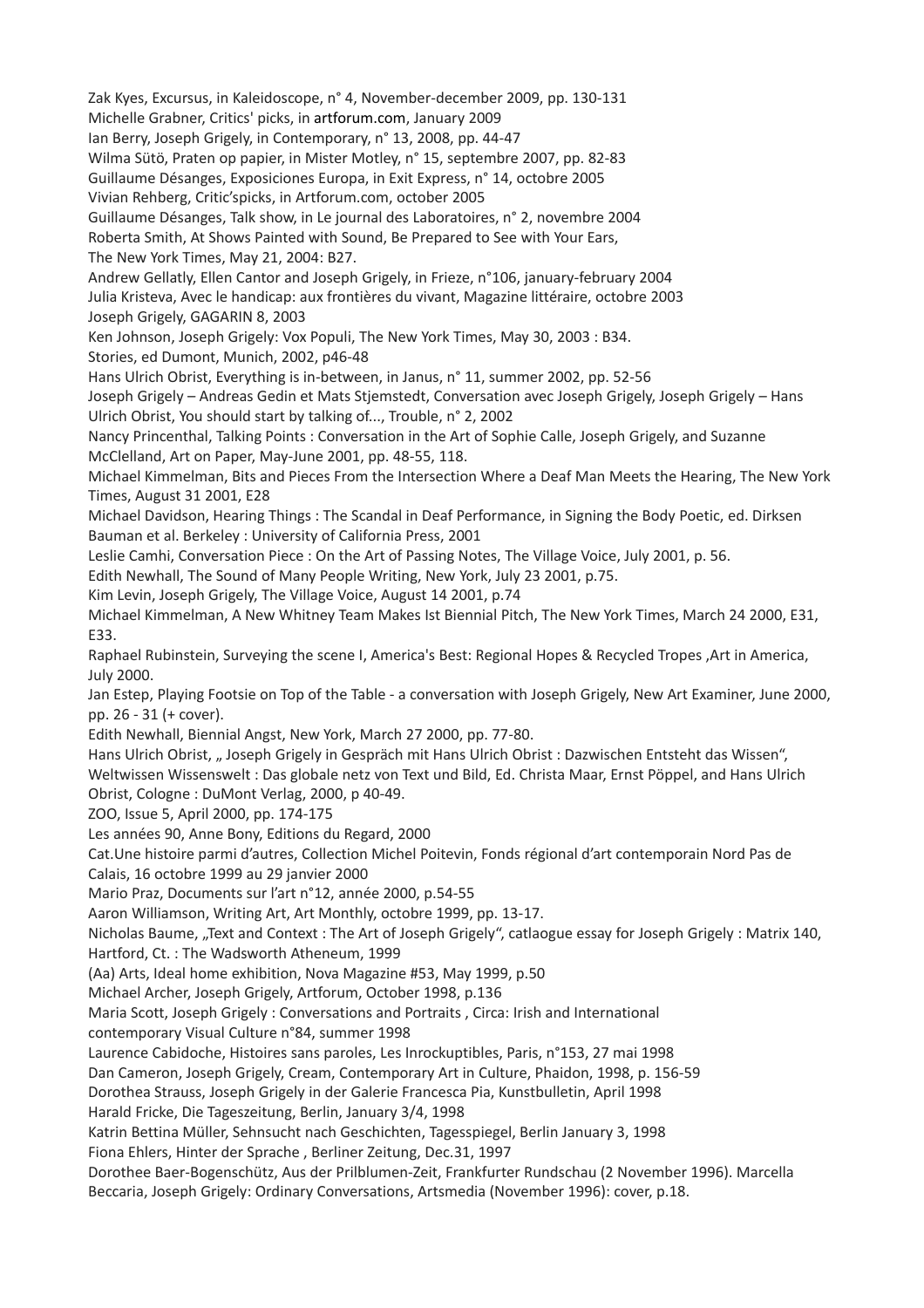Kate Bush, Small Talk, Frieze (March-April 1996)p. 64-65. M.C., Joseph Grigely--AC Project Room, Blocnotes (Paris) No. 13 (September/October 1996) p.114. M.P. Dunleavy, The View From the Street, World Art (#3, 1996), p.52-56. Michael Gibbs, Manifesta 1, Art Monthly (July-August 1996), p.39-41. David Greene, Aural Report, The Village Voice (June 18, 1996),p.82. Verena Kuni, Semikolon--Joseph Grigely, Marko Lehanka, Paul Noble, Roy Villevoye, Marijke van Wammerdam im Portikus, Kunstbulletin (November 1996), p.37. Sotiris Kyriacou, NowHere, Art Monthly (September 1996), p.34-36. Elisabeth Lebovici, L'art se Manifesta à Rotterdam, Libération (Paris), 26 Juillet 1996, Ira Livingston, Arrow of Chaos: Romanticism and Postmodernity (Minneapolis & London: University of Minnesota Press, 1997), p.219-220. Cate McQuaid, Joe Grigely's Conversation Pieces, The Boston Globe, November 8, 1996: C11, 16. Sylvie Mokhtari, Joseph Grigely : le plaisir de la conversation, Critique d'Art (September 1996) p.54-55. Stuart Morgan, Manifesta, Frieze (September-October 1996) p. 50-51. Hans-Ulrich Obrist, Delta X: Der Kurator als Katalysator (Regensburg: Lindinger & Schmid, 1996) p.115. Brigitte Ollier, Joseph Grigely, le discours manuel, Libération (Paris) 4/6 Mai 1996, p.26. Raphael Rubinstein, Visual Voices, Art in America (April 1996), p. 94-101, p.133. Jérôme Sans, Joseph Grigely, Artforum (November 1996), p.108-9. Anna Tilroe, Koffie drinken met de kunstenaar, NRC Handelsblad (June 14, 1996) p.5. Richard Vine, Report from Denmark: Part 1: Louisiana Techno-Rave, Art in America (October 1996) p. 41- 47. Aaron Williamson, Joseph Grigely, Art Monthly (May 1996) p.35-36. Holland Cotter, A Benefit Exhibition for D.E.A.F., Inc. The New York Times (28 July 1995): C21. Sally Elesby and Linda Besemer, Action Station: Exploring Open Systems, Zingmagazine (Autumn 1995), n.p. David Greene, Art Issues 40 (November/December 1995), p.36-7. Christian Haye, XLVI Venice Biennale, Frieze 24 (September/October 1995) p.66-7. Kim Levin, Voice Choices: Joseph Grigely,"The Village Voice (April 18, 1995), p.9. A Benefit Exhibition for D.E.A.F., Inc. The Village Voice (August 1, 1995). Michel Nuridsany, La belle et la bête américaines, Le Figaro (17 Octobre 1995) p.27. Jonathan Turner, Artificial Reasoning, Art + Text 52 (September 1995), p.33-35. Biennale Blues, ArtNews (Special Issue, summer 1995) p.136-7. Pia Viewing, La Belle et la Bête, Metropolis M (December 1995) p.52-54. Holland Cotter, Joseph Grigely and Lee Gordon, The New York Times (March 25, 1994): C26. Kim Levin, Voice Choices: The Natural World, The Village Voice (August 16, 1994) Raphael Rubinstein, Joseph Grigely at White Columns, Art in America Sarah Tanguy, Washington, D.C., Sculpture, 13.3 (May-June 1994) p.69. Selected publications by the artist "Words Without Songs", Hors série #125, published by More Publishers, Bruxelles, 2019 "Oceans of Love: The Uncontainable Gregory Battcock", published by Koenig Books Ltd, London; Grazer Kunstverein, Hamburg; Printed Matter, New York, 2016 "MacLean 705" London: The Architectural Association/Bedford Press, 2015 "MacLean 705 and Nomadic Studies," in Pro-Positions: Art and/as Education, ed. Els De Bruyn, Nico Dockx, and Johan Pas. Ghent: Royal Academy of Fine Arts, 2014, 127-140. "The Paraperspective." In Amy Vogel: A Paraperspective. Glen Elyn, Illinois: Cleve CarneyGallery, 2014 "Untitled Conversation (the Bookstore)," in Mapping It Out. Ed. Hans Ulrich Obrist. London: Thames & Hudson, 2014. "Song Without Words", Revue Volume n°7, 2014, p.95-101 "On Microarchives" and "Labels for Antwerp Archive," in Avec Une Paire de Ciseaux, ed. Johan Pas (Antwerp: Royal Academy of Fine Arts, 2013): 97-124. "Joe Grigely's Cocktails," Artists' Cocktails, ed. Ryan Gander (London: Dent-De-Leone, 2013). "Songs from St. Cecilia," Annual (Paris), 2012. It Has Only Just Begun: Hans Ulrich Obrist in Conversation with Joseph Grigely and Rirkrit Tiravanija. Int. AA Bronson. New York: Printed Matter, 2010. "The Textual Event," in Anglo-American Scholarly Editing, 1980 – 2005, Ecdotica (2010). Exhibition Prosthetics. London & Berlin: The Bedford Press & the Sternberg Press, 2010. Joseph Grigely, Joseph Grigely finds his pit-stop paradise, in Picpus, n° 3, summer 2010 "Right at Home: James Castle and the Slow Life Drawing,", James Castle, ed. John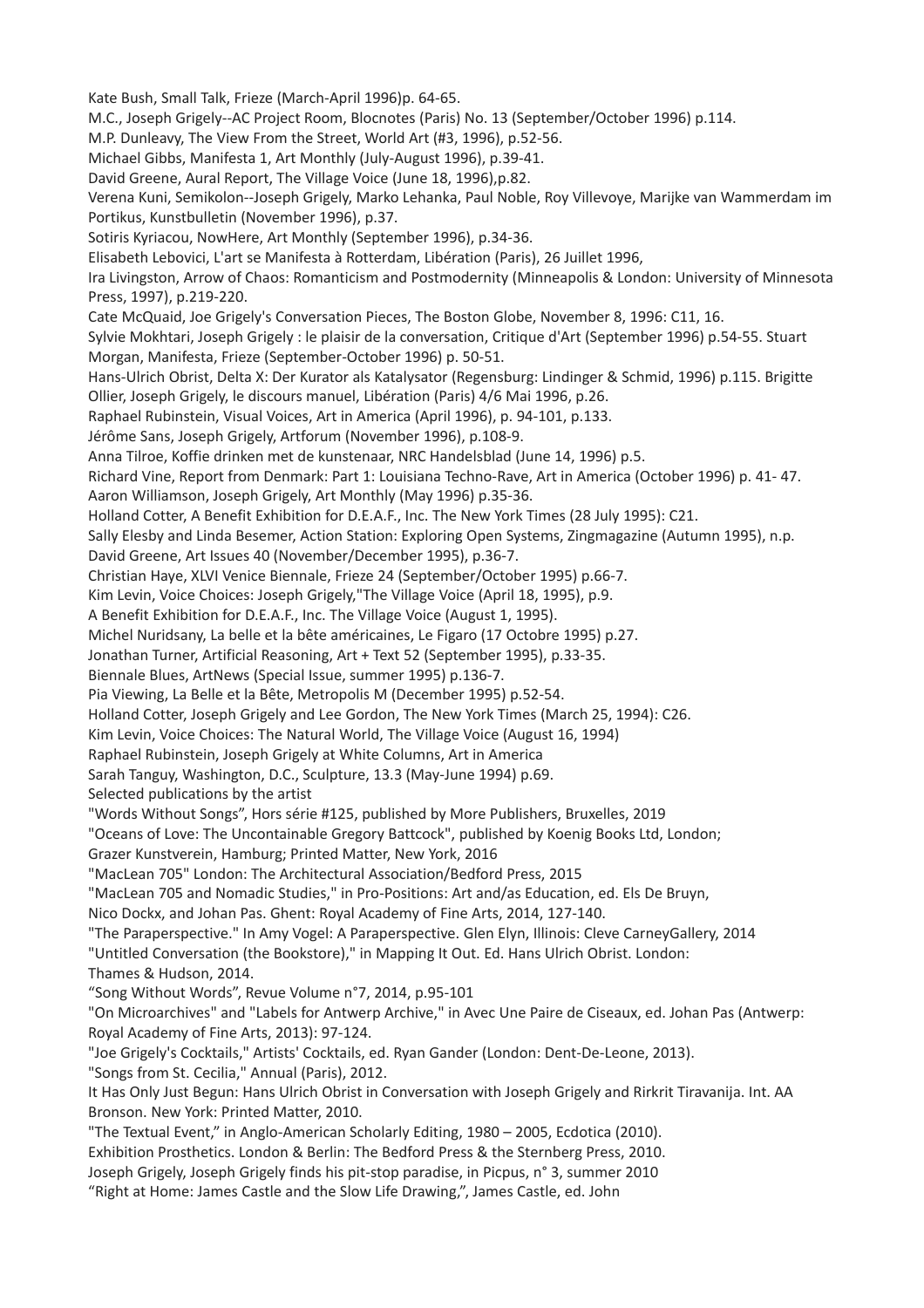Hutchinson. Dublin: The Douglas Hyde Gallery, 2010

Joseph Grigely, Imbrie, The Douglas Hyde Gallery, Dublin, 2009

"Here to Here," Collaborative essay written with Amy Vogel. To Hell With Journals, 2009.

"Why not to settle? Why not to migrate?" e-mail convervation between Joseph Grigely, Hans Ulrich Obrist, Allesandro Martinelli, and Markus Miessen. Locarno, Switzerland: Appart, 2009.

Untitled contribution to the catalogue for Voids: A Retrospective of Empty Exhibitions, Musée National d'Art Moderne / Centre Pompidou in Paris (February 2009; travels to Kunstahalle, Bern, September 2009). Zurich: JRP Ringier, 2009.

"W ® T1, T2, T3, . . . TN" in Formulas for Now, ed. Hans Ulrich Obrist. London: Thames & Hudson, 2008.

Joseph Grigely, St Cecilia, ed. Tang/Contemporary Baltimore, New York, 2007

Joseph Grigely, White, in Cabinet, n° 27, fall 2007

Les questions sans réponse(s) de l'art contemporain, ed. MAC/VAL, Vitry-sur Seine, 2007

Joseph Grigely, Blueberry Surprise, Mfc-Michèle Didier, Bruxelles, 2006

"Blindness and Deafness as Metaphors: An Anthological Essay," Journal of Visual Culture, Summer 2006. "Letter to a Young Artist," in Letters to a Young Artist, ed. Peter Nesbett. New York: Darte Publishing, 2006.

"Blinky & Barragan." An Exchange with Dianna Frid. The Air is Blue. Ed. Hans Ulrich Obrist and Pedro Reyes. Mexico City, 2006.

"Architecture, Disability, and Fear," Domus, September 2005.

Remembering it's a difficult job, but somebody has to do it, Gandy Gallery, Prague, 2005

Joseph Grigely, Streambeat: Fran Betters and the mysteries of streamside representation, in Cabinet, n° 15, 2004 The Next Documenta Should Be Curated By An Artist, ed. Jens Hoffmann. Frankfurt: Revolver, 2004. Tr. Croatian in Radionica (Zagreb) March 2004.

Joseph Grigely, Another Story, in Gagarin, vol. 4#2 November 2003

Everything is in-between, interview with Hans Ulrich Obrist, Janus, 11/02, 2002, pp. 52-56 Reprinted in Hans Ulrich Obrist: Interviews Volume I. Rome: Fondazione Pitti Immagine Discovery / Charta, 2003. Archiving Necessity, Interarchive: Archival Practices and Sites in the Contemporary Art

Field, ed. Beatrice von Bismarck, Hans-Peter Feldmann, Hans-Ulrich Obrist, Diethelm Stoller, Ulf Wuggenig.

Lüneburg/Köln: Verlag der Buchhandlung Walther König, 2002

Blueberry Surprise, New Art Examiner, January-February 2002.

Yours Truly, Jacob Fabricius (ed), Pork Salad Press, Denmark.

Conversation Pieces, CCA Kitakyushu & Korsìnsha Press, Kyoto, Japan, Nov. 98

Portraits, The Douglas Hyde Gallery, Dublin, 1998

Barbican Conversation, The Barbican Centre and The Public Art Development Trust, London,1998 Postcards to Sophie Calle , Michigan Quarterly Review, 37.2, Spring 1998

4th Artist Book International, (insert) New York 1997.

Recovering Lost Fictions: Caravaggio's Musicians, Cambridge, Massachusetts, MIT List Visual Arts Center, October 1997.

Point d'Ironie, Paris, n°1, June 1997

Your command is my Wish, Artistbook Internation, Paris, 1997

Do It Now , in Do It (Museum Version), ed. Hans-Ulrich Obrist, ICI, New York, 1997

Unrealized Turtles , Unbuilt Roads, ed. Hans-Ulrich Obrist and Guy Tortosa, Hatje Cantz, Münster, 1997 Kitchen Conversations. Frankfurt am Main, 1996.

The Pleasure of Conversing. London: Anthony d'Offay Gallery, 1996. French edition: Le Plaisir de la conversation, translated by Yves Abrioux. Limoges: FRAC Limousin, 1996.

General Catalogue No 39: Ordinary Conversations. Cambridge, Ma.: MIT List Center for the Visual Arts, 1996.

Everywhere--Anywhere--Wherever People Talk.; Project for "Shopping," Time Out (New York), No. 50 (September 4-11, 1996): supplement, 15.

Migrateurs. Paris: Musée d'Art Moderne de la Ville de Paris/ARC, 1996.

How to Visit Susan's Parents, in "DO IT" (Home Version), ed. Hans-Ulrich Obrist. Vienna: Museum in Progress, 1996.

Seven Questions, in Der Standard (Austria), March 8 & 11, 1996.

Conversation with K.V., HTV de Ijsberg (Amsterdam), July-August, 1996.

Textualterity: Art, Theory, and Textual Criticism. Ann Arbor: University of Michigan Press, 1995.

Figures of Speech. New York: AC Project Room, 1995.

Deaf & Dumb: A Tale. New York: White Columns, 1994.

Postcards to Sophie Calle, Parkett, 36 (June 1993), 88-101.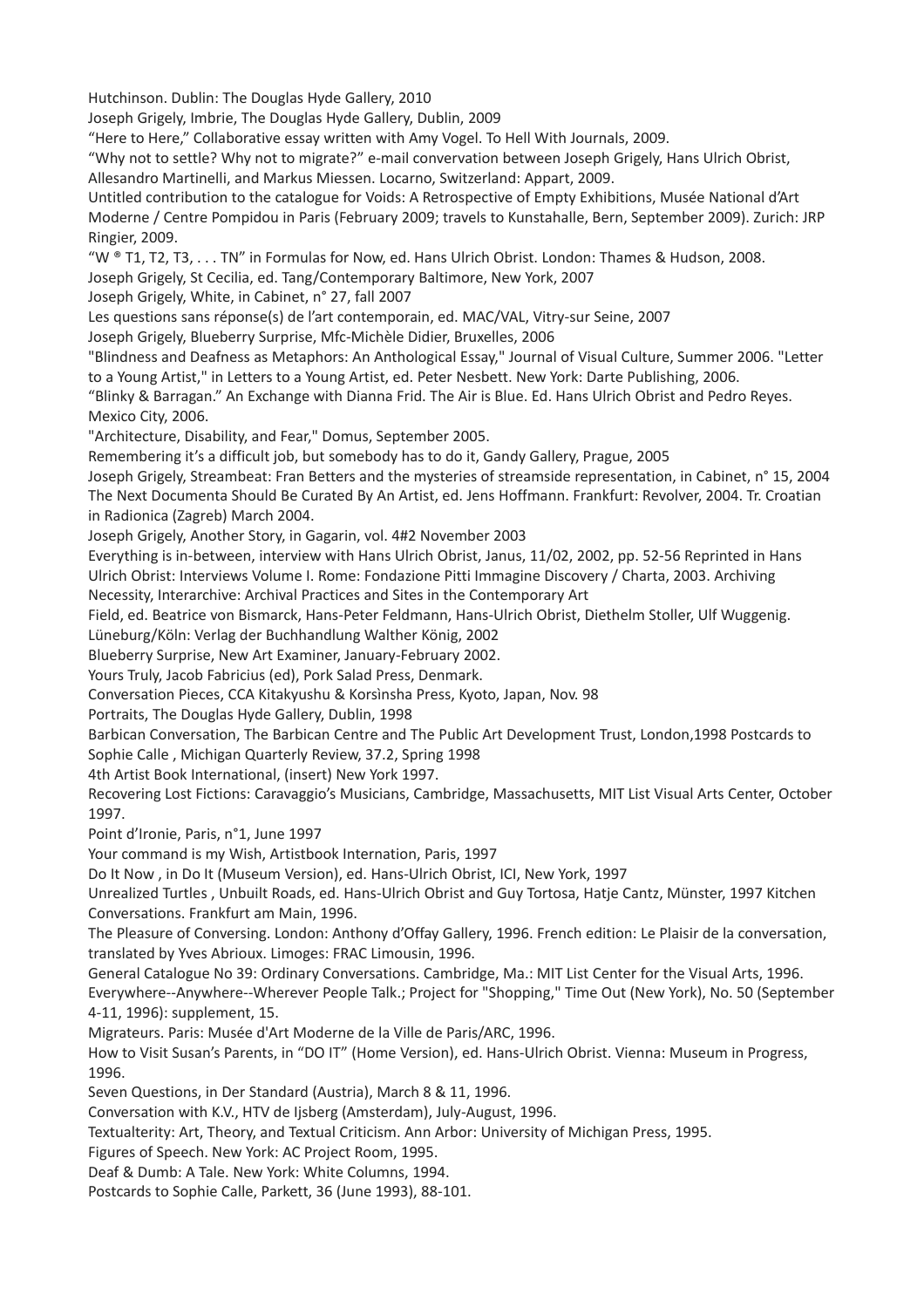The Implosion of Iconicity, Word & Image Interactions: A Selection of Papers Given at the Second International Conference on Word and Images, ed. Martin Heusser (Basel: Wiese Verlag, 1993), 237-42.Catalogues Take Me (I'm Yours), Villa Médicis, Rome, 2018 Le Principe Galapagos, editions Monstrare, Quimper, 2017

La Voix du Traducteur | The Translator's Voice. Ed. Martin Waldmeier. Metz, Vigo, and Fjordane: FRAC Lorraine. MARCO, and SFKM, 2015

Whitney Biennial 2014. Ed. Beth Turk et al. New York and New Haven: The Whitney Museum of American Art and the Yale University Press, p. 180-185

Art of the Lived Experiment. Ed. Bryan Biggs. Liverpool, UK: Bluecoat, 2014

Please Come to the Show. Ed. David Senior. NP: Occasional Papers, 2014

THINGE . Ed. João Penalva. Berlin: Dann Gunn, 2013

Zak Kyes Working With... Ed. Barbara Steiner. Leipzig: Museum of Contemporary Art, 2012

What Can a Body Do? Ed. Amanda Cachia. Haverford, Pa.: Haverford College, 2012

Gebärde Zeichen Kunst/Gesture Sign Art, ed. Wolfgang Müller and An Paenhuysen. Berlin: Martin Schmitz Verlag, 2012

Nul Si Découvert. Ed. Guillaume Désanges. Paris: Frac Île-de-France/Le Plateau, 2011

Erre: Variations Labyrinthiques. Ed. Hélène Guenin and Guillaume Désanges, Metz: Centre Pompidou- Metz, 2011 You Are Looking At Art About Looking At Art. Ed. Erin Nixon and Patrick Bobilin. Chicago: Noble & Superior Projects, 2010

Je Mehr Ich Zeichne The More I Draw. Ed. Juliane Wann and Stefanie Scheit- Koppitz. Siegen: Museum für Gegenwartkunst Siegen, 2010

Language in Art. Ed. Kamiel Verschuren. Rotterdam: Stichting Studio NL, 2009

Collection 1991-2000 #2, ed. FRAC Nord-Pas de Calais, Dunkerque, 2009, pp. 48-49

Difference on Display. Ed. Ine Gevers. Amsterdam: NAi Publishers, 2009, p.338-341

Experiment Marathon. Ed. Hans Ulrich Obrist & Olafur Eliasson. London & Reykjavik: The Serpentine Gallery and the Reykjavik Art Museum, 2009

Orange County Museum of Art: 2003-2008. Newport Beach, Ca.: Orange County Museum of Art, 2009 Blasted Allegories: Works from the Ringier Collection. Ed. Beatrix Ruf. Zurich: JRP/Ringier, 2008

"Joseph Grigely 'St. Cecilia'" (exhibition brochure). Chicago: The Museum of Contemporary Art, 2008 The Magic Line. Milan: Charta, 2007

Joseph Grigely: St. Cecilia, ed. Ian Berry and Irene Hofmann. Baltimore & Saratoga Springs: The Baltimore Contemporary Museum and the Tang Museum, 2007

"Joseph Grigely 'St. Cecilia'" (exhibition brochure). Baltimore: The Contemporary Museum, 2007 Social Systems. Ed. Virginia Button. Cornwall. U.

Forms of Classification: Alternative Knowledge and Contemporary Art. Miami: Ella Fontanals-Cisneros Foundations, 2006

Adriano Pedrosa, Vitamin D, ed. Phaidon, Londres, 2006, pp. 120-123

L'Art du verre centemporain. Lausanne: MUNDAC, 2006

Les Laboratoires d'Aubervilliers: Activités 2001-2005. Paris: Les Laboratoires d'Aubervilliers, 2005 Artadia Chicago 2004. New York: Artadia, 2005

Istanbul/Eindhoven. Ed. Kerryn Greenberg and Eva meyer-Hermann. Eindhoven: Van Abbemuseum, 2005 Vollevox: Voice in Contemporary Art. Brussels: Komplot, 2005

Jens Hoffmann and Joan Jonas, Perform, ed. Thames & Hudson, New York, 2005, pp.136-137

fab. Ed Matali Crasset. Prague: Gandy Gallery, 2004

The Suburban: The early Years. Ed. Michelle Grabner & Brad Killam. Oak Park:

Point d'ironie. Ljubljana: International Centre of Graphic Arts, 2004

Photographs from the Buhl Collection. New York: The Guggenheim Museum, 2004

Why Not Live for Art? Tokyo: Tokyo Opera City Art Gallery, 2004

Vox Populi. New York: Cohan Leslie and Browne, 2003

Dreams and Conflicts: la Biennale di Venezia. Venice: Marsilio, 2003

Les Cahiers du FNAC #5. Paris/Marseille: FNAC, 2003

Zeitmaschine. Ed. Ralf Beil. Bern: Kunstmuseum Bern, 2002

CCA Projects 05.1997-03.2002. Ed. Akiko Miyake. Kitakyushu: CCA Kitakyushu, 2002

Imagine, You Are Standing Here In Front of Me: Caldic Collectie. Rotterdam: Museum Boijmans Van Beuningen, 2002

Touch: Relational Art from the 1990s to Now. San Francisco: San Francisco Art Institute, 2002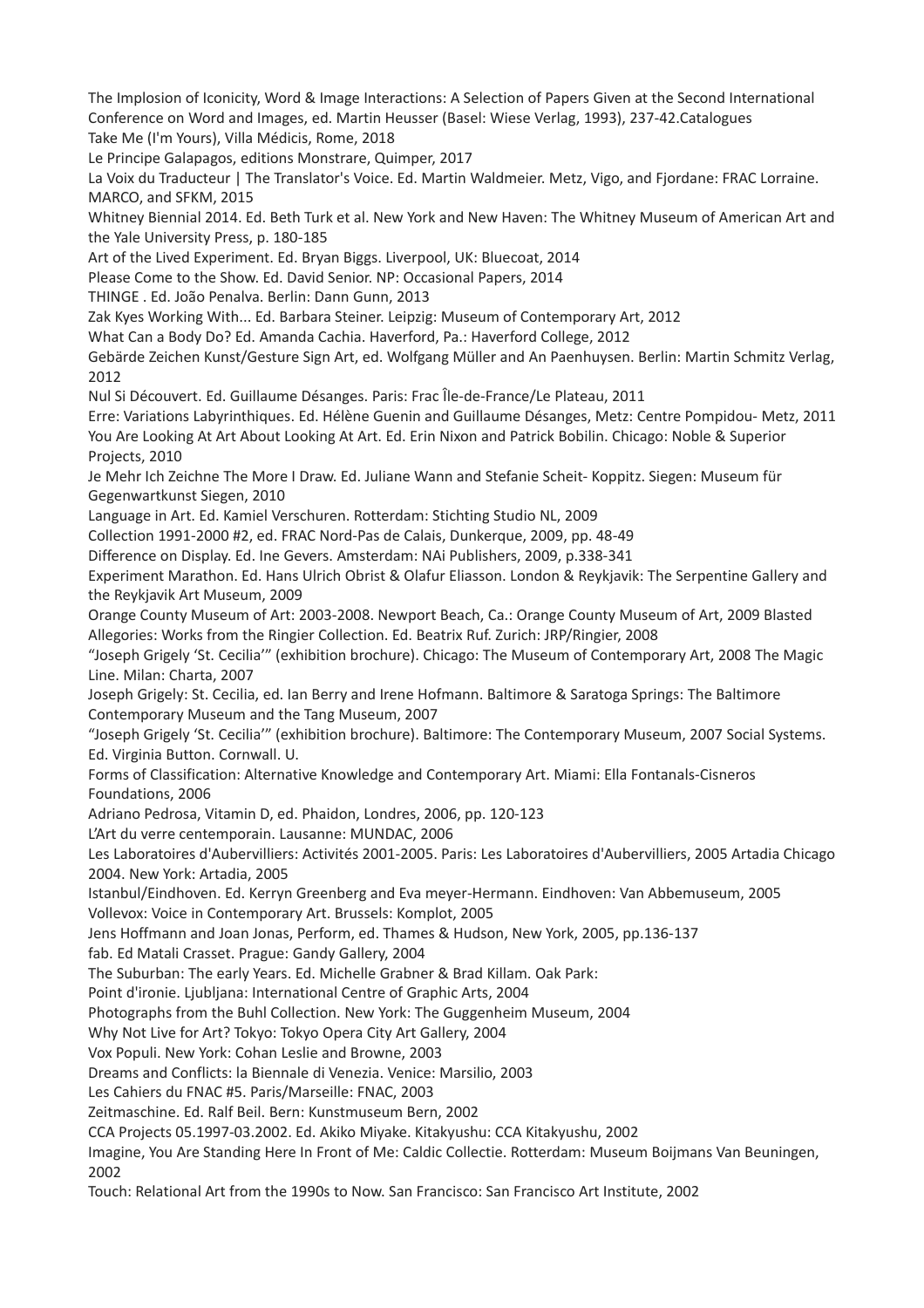Plus qu'une Image. Ed. Caroline Bourgeois. Paris: Anciennes Pompes Funèbres de la Ville de Paris, 2002 Bridge the Gap? Ed. Akiko Miyake & Hans Ulrich Obrist. Kitakyushu and Cologne: Center for Contemporary Art Kitakyushu and Verlag der Buchhandlung Walther König, 2002 Joseph Grigely: White Noise. New York: Whitney Museum of American Art, 2001 Berlin Biennale 2001. 2 vols. Ed. Annie Fletch and Martijntje van Schooten. Köln: Oktagon, 2001. Zeitfenster. Das Projekt Museum für Kunst der Gegenwart. Ed. Elisabeth Gerber. Bern: Projektleitung Museum für Kunst der Gegenwart, 2001 Voilà, le monde dans la tête. Paris: Musée d'Art moderne de la Ville de Paris, 2001 The Suburban, 2004 Azerty. Ed. Alison Gingeras et Frédéric Paul. Paris: Pompidou Center, 2001 Extra Art: A Survey of Artists' Ephemera 1960-1999. Ed. Steven Leiber. Santa Monica, Ca.: Smart Art Press, 2001 Yokohama 2001, ed. Kaori Mikabe and Yutaka Mikami. Yokohama: The Organizing Committee for the Yokohama Triennale, 2001 About 'The Bayberry Bush'. Ed. Ingrid Schaffner and Melissa Feldman. Southampton, New York: The Parrish Museum of Art, 2001 Laboratorium. Ed. Hans-Ulrich Obrist and Barbara Vanderlinden. Köln: DuMont, 2001 Künstlerhaus Palais Thurn und Taxis: Jahresbericht 2000. Ed. Wilhelm Meusburger and Ingo Springenschmid. Bregenz: Künstlerhaus Palais Thurn und Taxis, 2001 Do It Hazlo. Ed. Hans Ulrich Obrist and Pamela Echeverría. Mexico City: Museo de Art Carillo Gil, 2001 Exhibition2. Ed. Jens Hoffmann. Paris/Berlin: Edition Valerio and Stockholm: Konstfack, 2001 Bridge the Gap? Ed. Akiko Miyake, Hans-Ulrich Obrist, and Scott Olson. Kitakyushu, Japan: CCA Kitakyushu, 2001 Patmos. Ed. John Hutchinson. Dublin: The Douglas Hyde Gallery, Trinity College, 2001 Whitney Biennial 2000. New York: The Whitney Museum of American Art, 2000 Voilà. Ed. Jean-Max Colard et al. Paris: les Inrockuptibles, 2000 Centre d'art Contemporain / Fri-Art Kunsthalle, 2000. Fribourg, Switzerland: Fri-Art, 2000 Noise. Ed. Adam Lowe and Simon Schaffer. Cambridge: Kettle's Yard, 2000 Noise: an exhibition about information and transformation. Ed. Adam Lowe and Simon Schaffer. London: The Wellcome Trust, 2000` On the FRAC Track: A Selection of International Contemporary Art from the Collection of the FRAC NordPas de Calais, 11 March-26 May 2000. Ed. Dominique Riquet. Dunkirk: FRAC Nord-Pas de Calais and Kent Institute of Art and Design, 2000 S.O.S.: Scenes of Sounds. Ed. Charles Stainback. Saratoga Springs: Tang Museum/Skidmore College, 2000 Eiszeit: Kunst der Gegenwart aud Berner Sammlungen. Ed. Ralf Beil and Marc Fehlman. Bern: Kunstmuseum Bern, 2000 Museum in Progress. 3 vols. Ed. Johannes Schlebrügge. Wien: Museum in Progress, 2000 Babel: Contemporary Art and the Journeys of Communication. Ed. Claire Doherty. Birmingham (UK): Ikon Gallery, 1999 Joseph Grigely: Matrix 140. Hartford, Ct.: The Wadsworth Atheneum, 1999 La Mémoire-99. Ed. Laurence Bossé, Carolyn Christov-Barkargiev, and Hans-Ulrich Obrist. Rome: Académie de France à Rome—Villa Médicis, 1999 Laboratorium. Ed. Hans-Ulrich Obrist and Barbara Vanderlinden. Antwerp: Antwerp Open and Roomade, 1999 The Time of Our Lives. Ed. Marcia Tucker and Anne Ellegood. New York: New Museum of Contemporary Art, 1999 Retrace Your Steps: Remember Tomorrow. Ed. Hans-Ulrich Obrist. London: Sir John Soane's Museum, 1999 Une historire parmi d'autres: Collection Michel Poitevin. Ed. Katia Baudin. Dunkerque: FRAC Nord-Pas de Calais, 1999 Leaving Tracks: Arttranspennine 98. Ed. Nick Barley. London: August Media, 1999 do it! Camden, N.J.: Stedman Gallery, Rutgers-Camden Center for the Arts, 1999 EVN Sammlung: Ankäufe 1997-1999. Ed. Jeanette Pacher. Maria Enzerdorf (Austria): EVN AG, 1999 Voice Over: Sound and Vision in Recent Art. Ed. Michael Archer and Greg Hilty. London: The Hayward Gallery/South Bank Centre, 1998 Freie Sicht aufs Mittelmeer. Ed. Bice Curiger. Zürich: Scalo Verlag, 1998

La Sphere de L'Intime: Le Printemps de Cahors, Curated by Jérôme Sans. Cahors: Printemps de Cahors, 1998 Everyday: 11th Biennale of Sydney. Ed. Jonathan Watkins and Jo Spark. Sydney: The Biennale of Sydney, 1998 Play Mode. Ed. Anne Walsh. Irvine, Ca.: University of California, 1998

JOSEPH GRIGELY. TEXT BY CATHY HAYNES. LONDON: PUBLIC ART DEVELOPMENT TRUST, 1998 On Life, Beauty, Translations and Other Difficulties: Istanbul Biennial 5+. Ed. Emre Baykal. Istanbul: Istanbul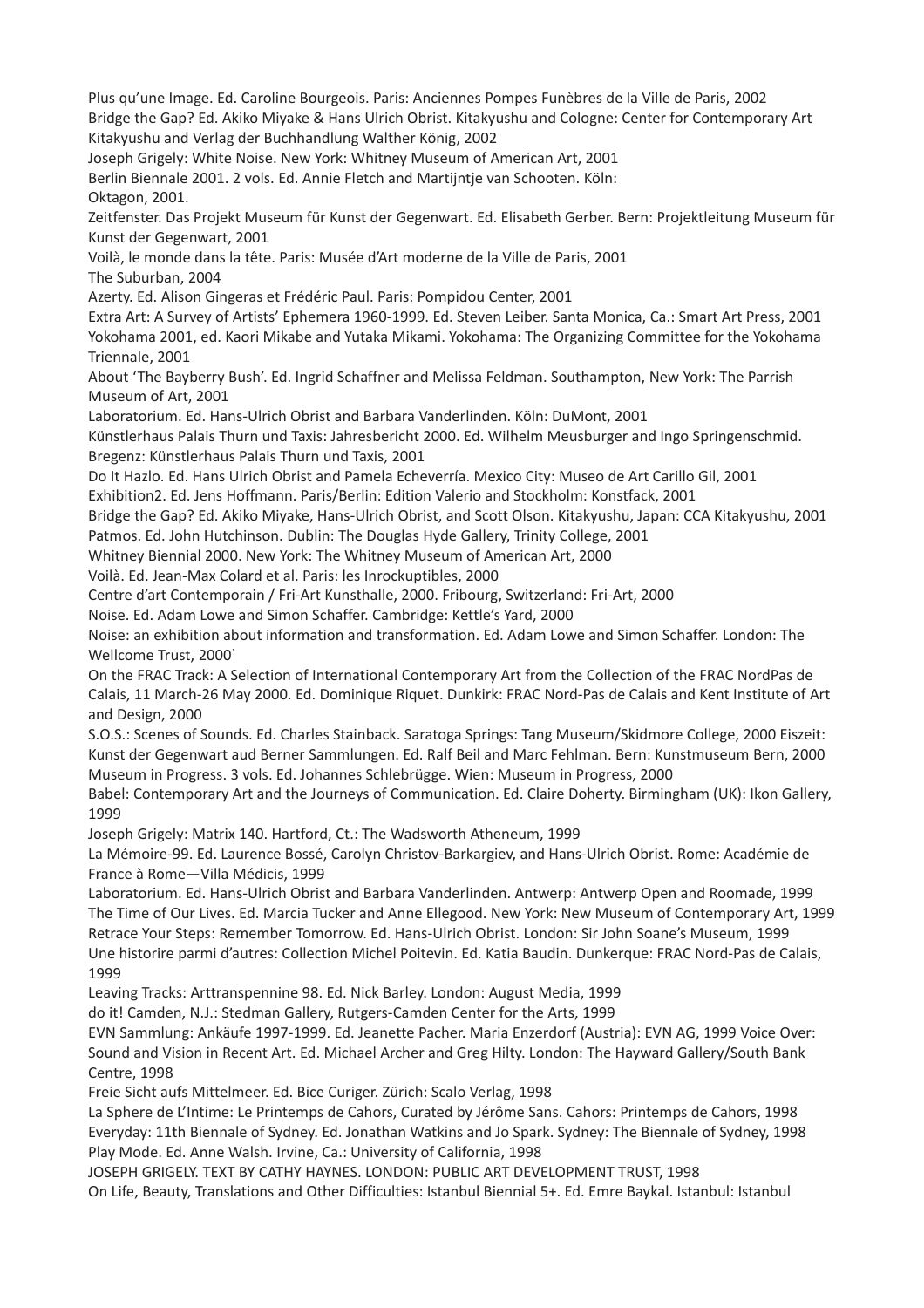Foundation for Culture and Arts, 1998

Acquisitions récentes: Fonds Régional d'Art Centemporain Nord-Pas de Calais. Trame No 3. Ed. Katia Baudin. Dunkerque: FRAC Nord-Pas de Calais, 1998

Storytellers. Ed Antonia Henschel. Berlin: Arndt & Partner, 1998

Artranspennine 98. Ed. Charlotte Mullins. Manchester and London: Artranspennine 98 and Aspen Publishing, 1998

Engel :Engel. Ed. Cathrin Pichler. Vienna & New York: Springer, 1997

On Life, Beauty, Translations and Other Difficulties: Istanbul Biennial 5. Ed. Rosa Martinez. Istanbul: Istanbul Foundation for Culture and Arts, 1997

Blueprint. Ed. Saskia Bos. Amsterdam: Stichting De Appel, 1997

Transit: 60 artistes nés après 60 / Oeuvres du Fonds national d'art contemporain. Ed. Christine Macel. Paris: École nationale supérieure des Beaux-Arts, 1997

Do It. Ed. Hans-Ulrich Obrist. New York: ICI, 1997.

Semikolon. Ed. Brigitte Kölle, Frankfurt am Main: Portikus, 1996

De Rode Poort. Ed. Jan Hoet. Gent: Museum Van Hedendaagse Kunst, 1996

NowHere. 3 vols. Louisiana Revy, vol. 36 No. 3, May 1996

Fonds Régional d'Art Ceontemporain-Limousin: 1989-1995, 'deuxième époque.' Ed. Frédéric Paul. Limoges: FRAC-Limousin, 1996

Joseph Grigely (exhibition brochure). Limoges: Fonds Régional d'Art Contemporain-Limousin, 1996 Manifesta 1. Ed. Mirjam Beerman. Rotterdam: The Foundation European Art Manifestation, 1996

The Power of Suggestion: Narrative and Notation in Contemporary American Drawing. Ed. Connie Butler. Santa Monica: Smart Art Press, 1996

The Materialization of Life into Alternative Economies. Ed. Ben Kinmont. New York: Antinomian Press, 1996 La Belle et La Bete: Un Choix de Jeunes Artistes Americains. Ed. Lynn Gumpert. Paris: Musée d'Art Moderne de la Ville de Paris, 1995

TransCulture: La Biennale di Venezia 1995. Ed. Fumio Nanjo et al. Tokyo: The Japan Foundation, 1995

## **Selected Collections :**

Public:

Whitney Museum of American Art, USA Centre National des Arts Plastiques - CNAP, Paris, France Museum of Modern Art, New York The Tate Modern, London, Great Britain The Walker Museum, Minneapolis The Museum of Contemporary Art, Chicago, USA The Stedelijk Museum, Amsterdam, The Netherlands Fonds National d'Art Contemporain (FNAC), Puteaux, France FRAC Île de France, Paris, France FRAC Aquitane, Bordeaux, France FRAC Nord-Pas de Calais, Dunkerque, France FRAC Languedoc-Roussillon, Montpellier, France Frac Provence,Marseille FRAC Limousin, Limoges, France Fonds National d'Art Contemporain, FNAC, Puteaux, France Flemish Ministry of Education Kunsthaus, Zurich, Switzerland Kunstmuseum, Bern, Switzerland Museum für Kommunikation, Bern SMAK, Ghent, Belgium Louisiana Museum of Modern Art, Humlebaek, Denmark Musée de Design et d'Arts Appliqués/Contemporains, Lausanne, Switzerland Les Arts au mur Artothèque, Pessac, France Wadsworth Atheneum, Hartford, USA